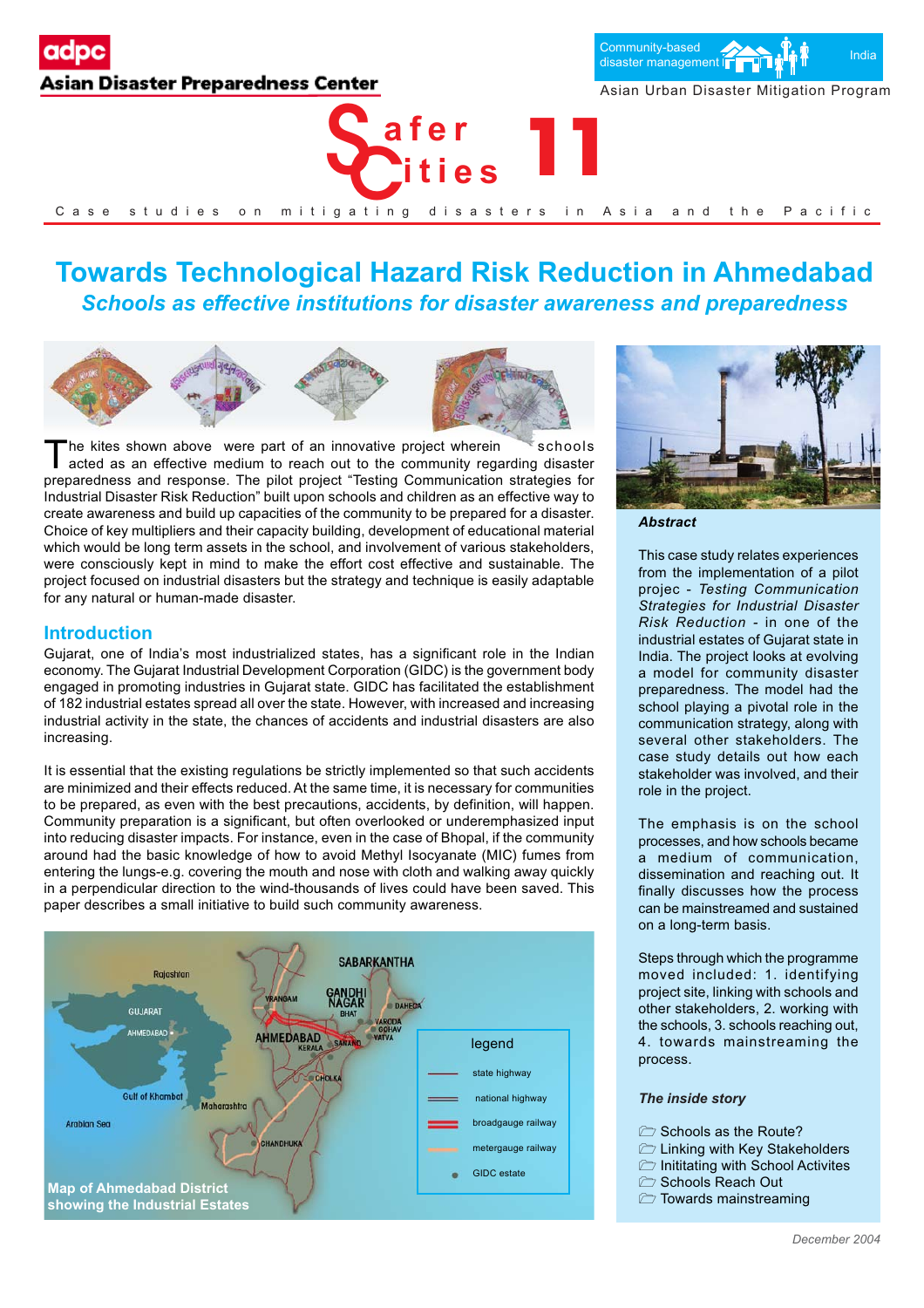## **Schools as the Route?**



## **Child to Family and Child to Community as key communication approaches**

The project embarked upon developing an effective model to reach out the communities around industries to create awareness about industrial disaster prepardness. Schools in the vicinity of an industrial estate were seen as a key entry point for such a programme. The effort was at creating awareness among and capacity-building of the students to take appropriate action during an emergency situation, and also for channelizing this information to the community through them. With the experience and belief that children are important carriers of information, and can educate families and communities, schools were seen as key multipliers in this project.

The idea also seemed appropriate given Center for Environment Education's (CEE) own experience in working with schools on a variety of concerns related to the environment. CEE is a Centre of Excellence in the field of Environmental Education and one of the thrust areas of CEE's work has been to work with schools on environmental issues. CEE has worked with schools in areas of water and sanitation, wildlife conservation, resource conservation, waste management, etc., for about twenty years, and the experience has been that students not only imbibe the learning but also share it with parents, neighbours and peers.

Another important reason for selecting the schools was that the students coming to these schools are mainly from the housing settlements near the industries and many of them have parents working in the nearby industries. Therefore, in a way, it is a targeted way ofreaching out to a critical group.

This approach of working with and through schools has an inherent advantage that an existing institution and system is utilized. Therefore, there is minimal financial and human/time investment in creating an institution or systems. The resource created, both in terms of trained teachers and students, as well as the publications and other media, are available in the long-term and do not end with the close of the project, ensuring longer sustainability of the initiative.



Orientation session for students



## **Linking with Key Stakeholders**

## **Involvement of key stakeholders to creates wide ownership, leading to greater sustainability of activities**

To fulfill the objectives of the project, other crucial stakeholders apart from the schools were identified. These included the Industrial Association, government agencies like the Factory Inspectorate, Gujarat Industrial Development Corporation (GIDC), the Fire Brigade department, and also local NGOs and other institutions working in this field. For each one of these, a different approach was adopted to gain their involvement and ownership in the project.

## **Identifying and Linking with Industrial Estate**

There are 11 industrial estates in the vicinity of Ahmedabad promoted by the Gujarat Industrial Development Corporation. Out of these, the Vatva industrial estate, which is 25 km away from Ahmedabad city, one of the oldest and largest estates of Ahmedabad was identified for the project activities. The estate was appropriate for the project, as it has many hazardous industrial

units like chemical ones, which are engaged in making dye and solvents, with human settlements quite close to the estate. It is spread over an area of more than 491 hectares, and has over 1,800 small to medium scale industrial units. The Estate gives employment to about 80,000 people. Most of these workers live in the vicinity of the Estate.

When the Industries Association was first approached for the project, they were somewhat sceptical. The Association officebearers were open but had an apprehension as to whether the project would strengthen the perception that industries are polluting and dangerous. The project was able to convince them that it would help dispel such doubts and would result in better preparation among the community and the workers for any accident or disaster in the industry and the estate. With these discussions, the Association was cooperative and gave support to the project activities actively.

The active involvement of the Association was an important achievement as they are a major stakeholder in the issue and an important actor for mainstreaming processes.

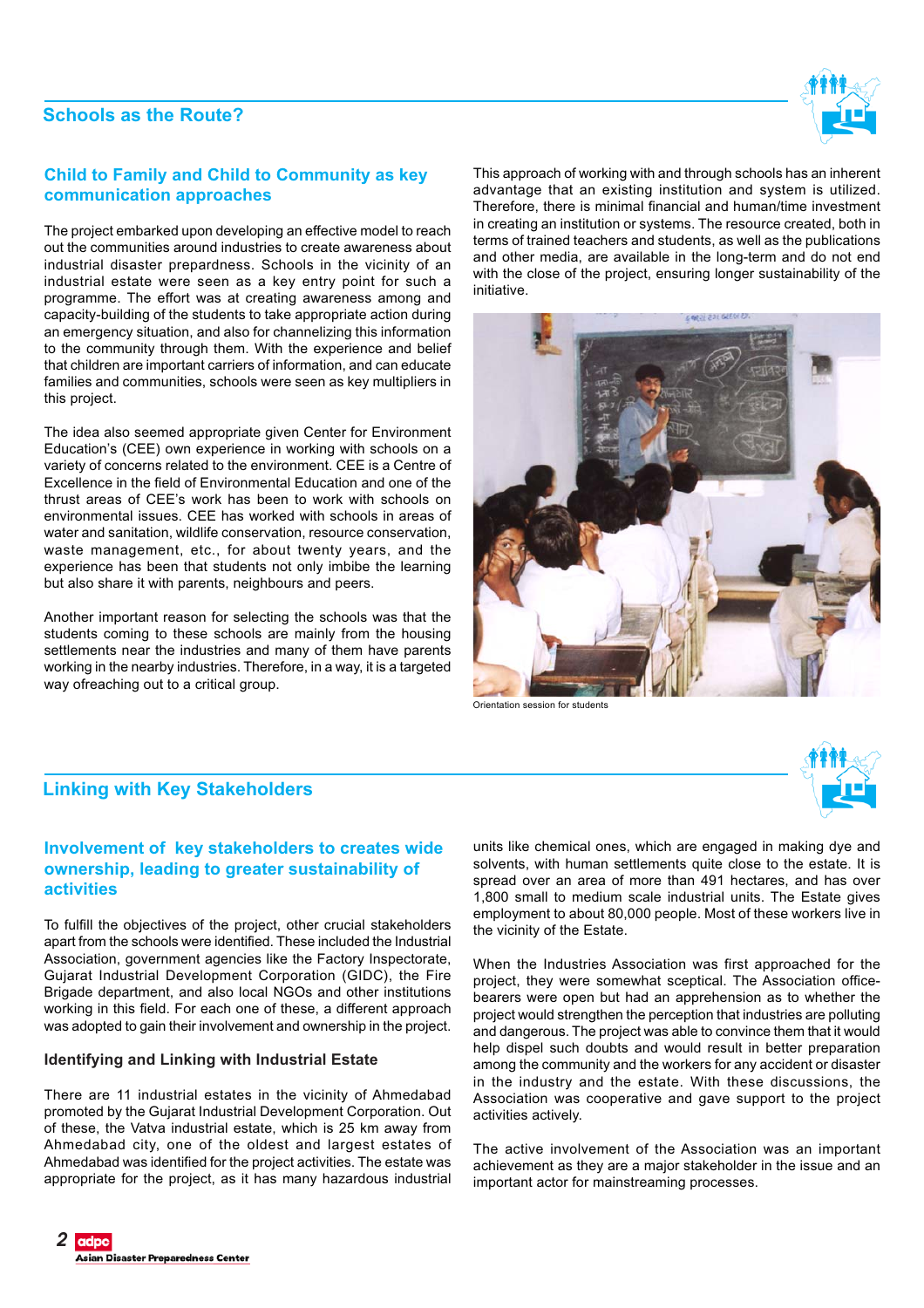## **Identifying and Linking with schools**

Vatva Industrial Estate has many settlements around it, mainly occupied by industrial workers and their families. The schools selected for the project were the ones which were near the Estate and which had students coming from houses near the Estate. The area has about 10 schools in the periphery of 3-4 km of the industrial Estate. These are all 'private' schools excluding two which are run by the Ahmedabad Municipal Corporation.

A survey was carried out to find the schools which were closest to the industrial estate and had high proportion of students with parents working in the industries. Finally 6 schools - 5 private and 1 municipal - were selected for the project. The municipal school is located in a village very close to the Estate and is regularly affected by industrial effluents and accidents. In this project, the 9<sup>th</sup> grade was chosen. CEE's experience of working with schools in India has been that it is good to work with students at this level, since they have been introduced to necessary concepts through the curriculum, and at the same time, they are not burdened unduly by academic pressures compared to 10<sup>th</sup> or higher grades. One section of 9<sup>th</sup> grade (age about 15 years) was selected from each school. Each of these sections had about 50 students.



top left. Bulletin board, top right. Grand finale, bottom left. Orientation session, bottom right. Teacher orientation workshop

## **Involving key government agencies**

Several governmental agencies were also important stakeholders in the project and three key agencies were approached for their active support and involvement. The Factory Inspectorate is directly responsible for ensuring safety standards in industries. The GIDC is the line agency responsible for providing basic infrastructure facilities to the industries, while the Ahmedabad Fire Brigade is responsible for fighting any industrial accident or disaster, as well as for spreading awareness on greater safety and preparedness measures.

The response from all these departments was very encouraging. The Senior Factory Inspector gave guidance on the provisions mandated in the law for safety and preparedness, and how the project could make use of those. The Senior Factory Inspector also helped in developing the Teachers' Manual by commenting on the draft and giving relevant information about the Estate. Similarly, GIDC officials were also cooperative and gave maps and other information about the type and scale of industries. The Ahmedabad Fire Brigade agreed to arrange for a fire fighting demonstration for the schools and advised us constantly during the project. Through involving them as an inherent part of the project and not external agencies, they became true partners in the process.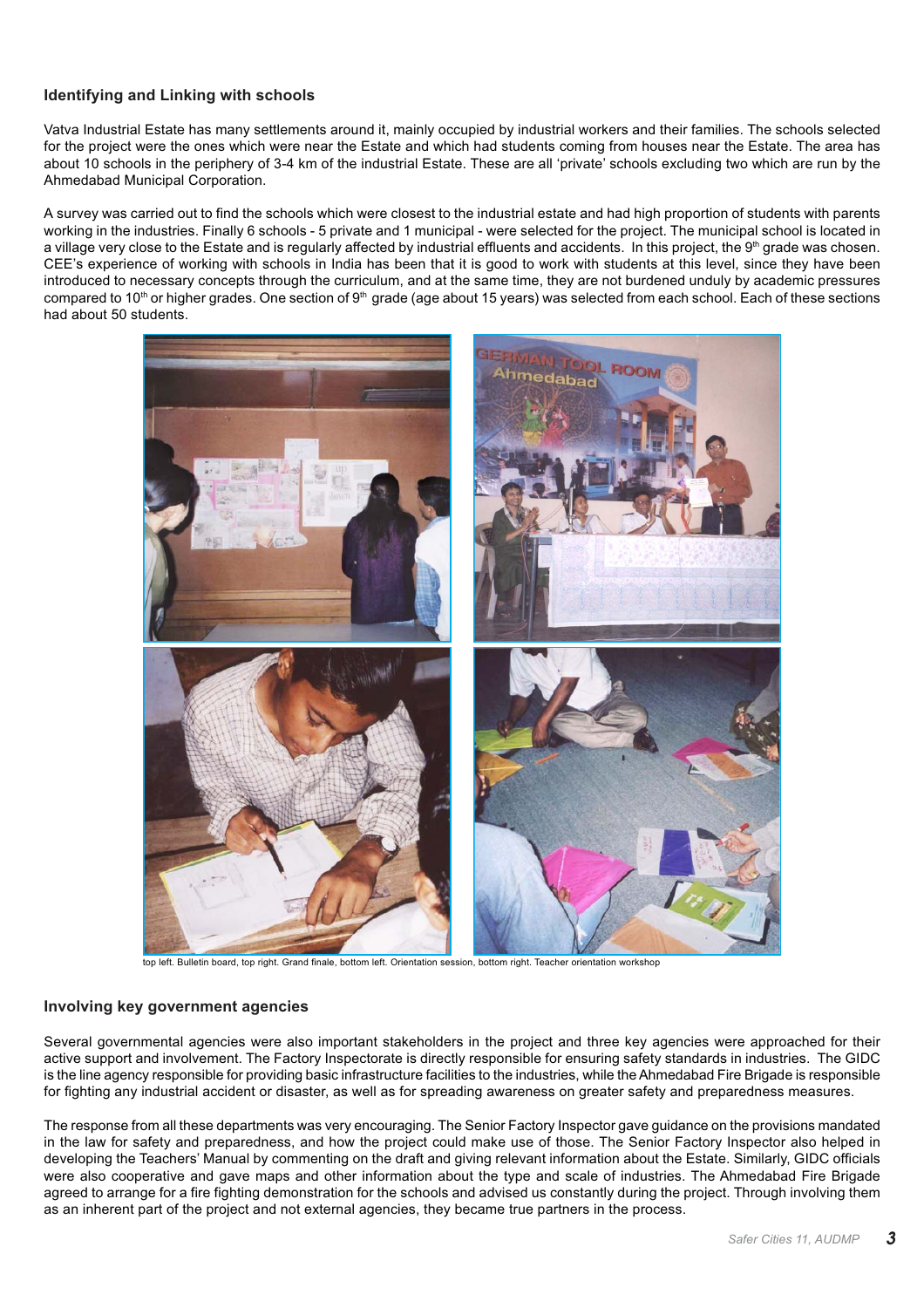## **Initiating School Activities**

## **Making links with teachers and students**

Schools have their own commitments for completing syllabus, and there is always a limitation of time for extra-curricular activities. Recognizing these realities, it was not sure how the schools would receive the idea of the project. It was encouraging to see the enthusiasm with which all the schools responded to the idea. Several Principals and teachers said that something like this was urgently needed and that this was a very timely activity.

An orientation session was conducted in each school to brief and orient the students about the project, and to get an understanding about their knowledge and perceptions about industry. Emphasis of this first session was on getting an idea of the perception of students about industries, environment, causes of pollution etc. Some of the students pointed out that due to the air pollution from industries, they had problems in breathing. The topic of industrial accidents was also discussed. Many students were aware of such accidents. The students were also asked to draw a picture of the industrial estate - as they had seen it, or if they had not seen inside, as they perceived it to be. Most of them drew chimneys with smoke and effluents coming out.

The students were then briefed about how the activities in the project would help them develop as leaders for community preparedness for any industrial disaster eventuality.



Students drawing their perception of the industrial estate

## **Questionnaires**

*Understanding students' perception*

Questionnaires were used to gather information, but also as a means of drawing attention to certain issues, so that people would think about them. Firstly a survey was carried out to gauge the students' level of awareness. Around 250 students from 6 schools participated in these exercises. Some important conclusions from this questionnaire are mentioned below:

- About 30 per cent students said that they have heard about industrial accidents in the Estate. Some of them had heard of gas leak related mishaps, some of fires and others of injuries related to individual accidents. Thus a good percentage of children are already exposed to such information. This also indicated that these occurrences are common in the Estate.
- About 68 per cent of the students also felt that having industries nearby had its harmful effects, as they created pollution in the area, which in turn affects the human health.





Students' understanding of the industrial estate

The students were aware that industrial accidents can damage the environment (25.59 per cent), and also harms employees working there (19.7 per cent). But the questionnaire revealed that students are unaware about the effects of industrial disasters on the community residing near the estate.



Students' response to the effects of the industrial estate

Students also used questionnaires to conduct surveys with family, friends and neighbors. The purpose of this was not only to get an idea about awareness level of these groups, but also get them thinking about these issues. Following are some of highlights:

- The results of the survey with the parents and the community, revealed that 70 per cent of those surveyed felt that there could be major accidents in the area, while close to 35 per cent had had direct or indirect experiences of accidents in their work area.
- The survey also revealed that only around 10 per cent of those surveyed had even an idea of what to do in case of a disaster like gas leak or fire.

From the above survey findings, it was possible to gather a good perception of the present level of awareness, understanding and perspectives of students and the community regarding industries and industrial accidents. One of the important findings that came out of the survey was that the students are not aware about implications of industrial accidents on their own safety and that of the community living nearby. Thus, the relevance and need for the project was validated.

The survey was also useful to orient and train students for carrying out such exercises and in interacting with the community. These surveys also sensitized the parents and others about safety and preparedness aspects.

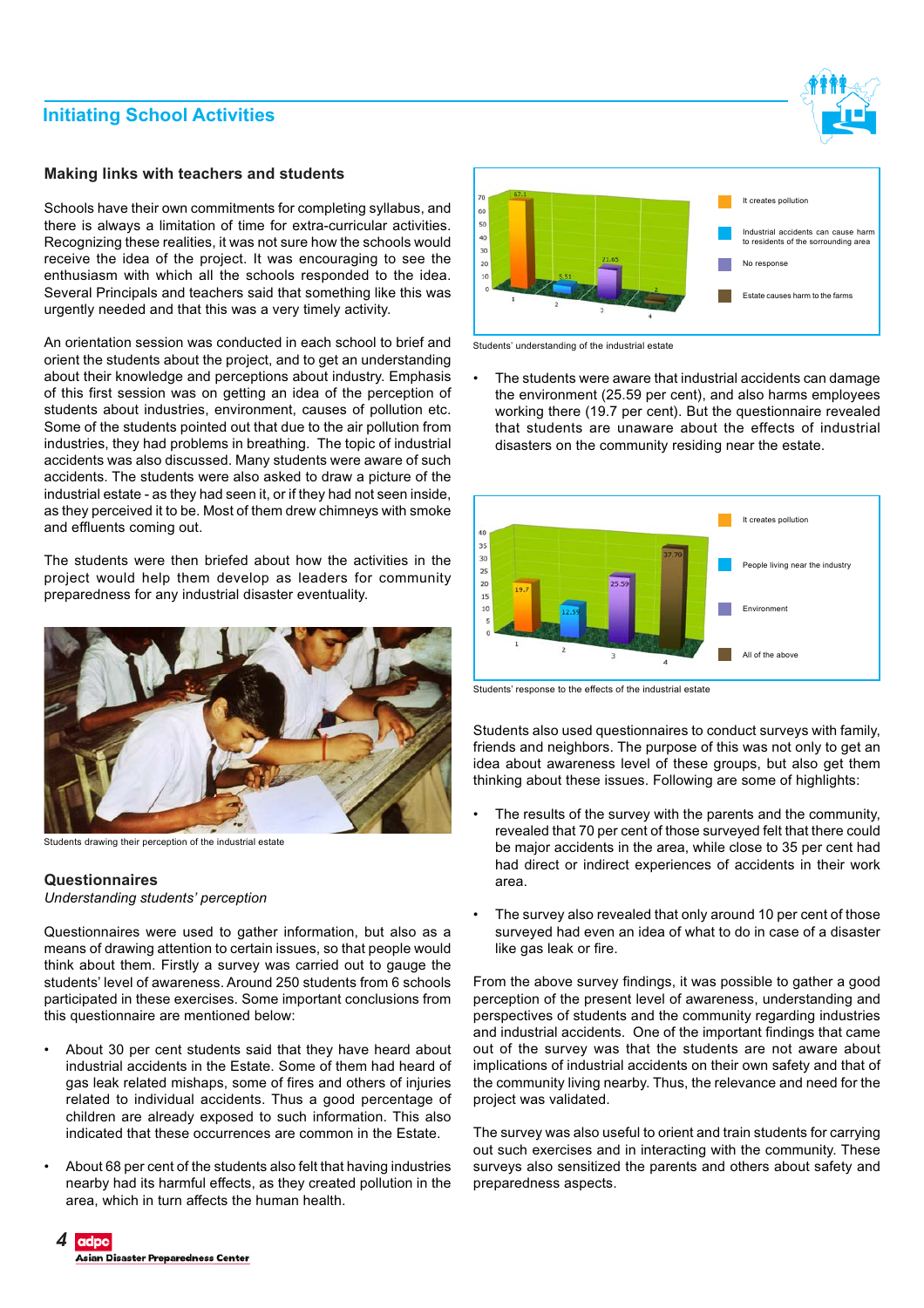## **Schools Reach out**

#### **Industry Visit**

*A new kind of learning experience*

Industry visits were organized for students and teachers. Each school visited one industry. Each student was given a survey form for the visit. They had to fill up this form at the industry, based on the briefings given to them by the industry managers, and by asking questions. The survey format designed for the visit emphasized gathering information on accident potential of the industry and type of damage likely to result, and the working, environmental and safety norms prevailing there. The students filled the forms through interaction with the industry supervisors/managers. "The role of the NGOs and the government organizations is to build the leaders and train them. And the role of leaders is to make use of the experiences and facilities of these organizations to benefit the

A learning for the students and teachers was that some industry people, especially those dealing with hazardous chemicals, were not open about their practices and shied away from sharing much information.

As this was the first-of-its kind visit for school children, they not only enjoyed the outing, but also gained from the type of exposure and information they got from the visit. The students were keen and eager to learn during the visits and asked many questions of

accident.

them most.

the concerned persons in the industries. For many of them, this was the first time that they had gone inside an industry, and seen industrial processes and safety equipments inside the industry. Through the survey, they were able to gather relevant information about industrial processes and safety mechanisms in the industries. The students also able to assess whether the industry had the potential of causing harm as a result of pollution or an industrial

community"

 *Mr. Rajesh Bhatt, Divisional Fire Officer, Memnagar Fire Station, Ahmedabad*

After the industrial visits, a session was organized where children shared their information about the processes, the equipments, safety mechanism, disaster preparedness that they had seen inside the industries. They also made drawings based on what they saw during the visit and what struck



Students on a visit to an industry



Student looking at an equipment

## **School and Community Programmes**

*Informed, motivated children reach out to friends, neighbours and community*

The overall objective of the programme was that the students themselves should become aware about industrial disaster preparedness, and then further share this information with others in the school and the community. Several activities were carried out in this direction.

For instance, one activity, called Bulletin Board was aimed at getting the students and teachers, more attention to news about happenings related to industries, their environmental effects and also specifically anything related to industrial accidents and disasters. Every week, students brought in clippings from the local newspapers related with industries and environment, and

displayed these on the notice board. While the students of the 9<sup>th</sup> grade did this, the whole school benefited from the exercise.

Popular local events were also utilized for wider dissemination of the messages. In Gujarat, there is Kite Festival during 13-14 January every year, where everyone - young and old - fly kites. During this festival, the students drew and wrote messages related to industry, safety, and preparedness for disasters on the kites and then flew them in the sky. This was a simple but a very effective way for reaching

out to the community as they were displayed not only in the sky but wherever the kite went after being cut. These were literally individual information flyers!



Kites carrying the message(s)

Another popular means for dissemination was a skit based on the traditional mythological characters. This skit was based on characters from *Ramayana*, the epic scripture. A particular incident from the epic was modified to convey information about different industrial disasters and how to deal with them. As the characters and the story had a popular appeal, the skit was able to deliver the information in a very interesting way. The skit was performed by the students at their individual schools on Republic Day, where all students, parents and others had assembled.



Students performing a skit

**The Grand Finale**

The project ended with an event organized on the National Safety Day in the premises of Indo-German Tool Room, one of the leading institutes in the Vatva Industrial Estate. This was in association with Ahmedabad Fire Brigade and Vatva Industries Association. Other government agencies such as Factory Inspectorate, Gujarat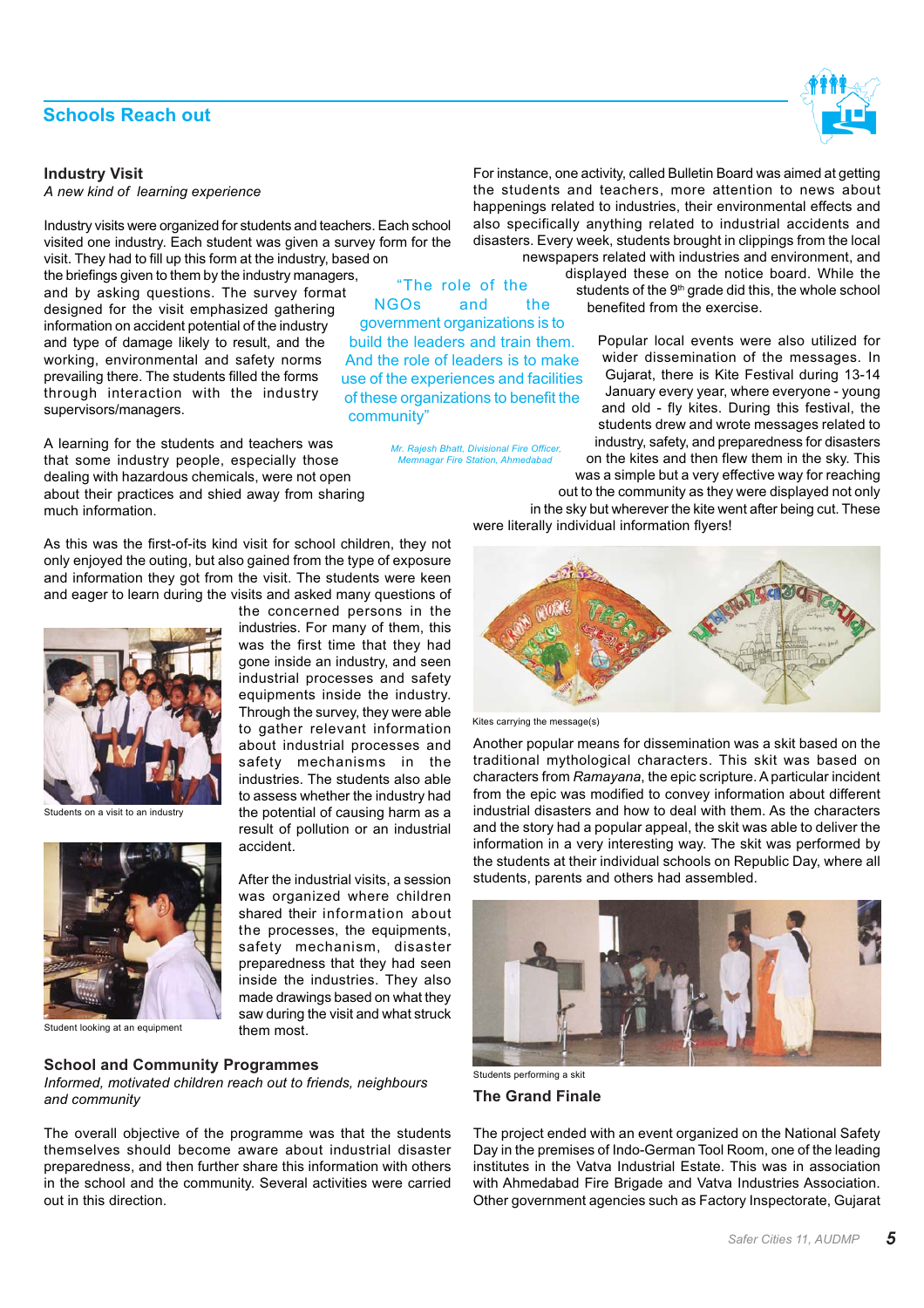Industrial Development Corporation were also involved in the event, along with Unnati, an NGO which has been involved in school awareness programmes related to fire safety. The major attractions of the event were the diferent competitions among the schools and the evacuation drill demonstrated by the Fire Brigade. Elocution and drama contests were organized during the day, which were followed by prizes being given to the winners. Students were enthused by this and other stakeholders also felt a part of the whole initiative.

The Fire Brigade drill started with a demonstration of how they put out fires, including industrial fires, and various rescue operations with the use of latest technology. This was followed by a special simulation of a gas leak. They created a gas leak - like situation by exploding smoke bombs, and the students had to react. This was a test situation to find out whether the children had imbibed the lessons from the activities they had been doing. It was good to see that most of the children covered their faces and with a little hint, also started moving in the direction perpendicular to the wind

direction. This was a live experience of a gas leak and how to evacuate in a gas leakage incident.

The involvement of stakeholders was amply demonstrated during this concluding event. The Industrial Association sponsored the refreshments of more than 300 people. The Ahmedabad Fire Brigade was represented by all the top officials at the event. There was no charge for the demonstration involving more than 50 personnel and specialized equipments.



Drill organized on the National Safety Day

## **Towards mainstreaming**

There were several components designed towards mainstreaming the process within the schools. These were both in the form of publication resources, and capacity-building programmes of the teachers.

#### **Teachers' Manual**

*Activity approach makes it more enjoyable to teach and learn*

The Teachers' Manual is a key input to the whole effort. The idea behind developing the manual was to have a

ready reference containing information and activities related to preparedness. This would be available not only in the project period but as long after the project as such had ended. To develop the manual, a very comprehensive search and consultative process was adopted. Visits were made to different institutions, which included offices of Factory Inspectorate, Gujarat Industrial Development Corporation. A visit was also made to Gujarat Safety Council, Vadodara which is an institution involved with developing and conducting many safety related programmes with the industries in the state. Meetings were also held with Safety Managers at Gujarat State Fertilizer Corporation (GSFC) and Gujarat Alkalis and Chemicals Ltd., Vadodara. These industries have carried out community awareness programmes related to industrial accidents. Many other local, state and national level organizations like National Safety Council, Loss Prevention Association, etc. were contacted for collection of background material, especially related to school and community awareness programmes. Extensive web mostag eichniffe search was also carried out to gather relevant **SHAR** SHOT information.

The Manual adopts an activity-oriented approach for conveying the concepts and preparedness measures in detail. The Manual addresses the links of industry and environment, industrial estates etc., in general, and goes on to give specific information about the Vatva industrial Estate, its hazardous

**6** adpc Asian Disaster Preparedness Center

**B** h a r a t Prajapati, Headmaster of the A.C. Vishvavidyalaya said, "The activity oriented approach results in more understanding of the subject."

industries, potential threats specifically gas leak, fire and chemical spill and response mechanisms for each. The manual also provides survey formats, and other exercises which educators can use easily. An annexure provides useful contacts - for example, the institutes working in the area of industrial safety, names and the contacts of the members of Local Crisis Group at Vatva, etc. Before finalization, the draft of the Teachers Manual was shared not only among the teachers of the participating schools, but also

with relevant experts and other key stakeholders for the project. The manual was brought out in the local language - Gujarati, as well as in English.

## **Orientation of Teachers**

suggen

*Capacity building key multipliers*

Teachers - the crucial stakeholders and key multipliers in the project - were oriented to the project by discussing individually the ideas, concepts, need of the project and their role in carrying out the project. While the project had intended to involve two teachers from each schools for the project as well as for the orientation workshop, of their own interest, from some schools, three teachers participated in the Orientation Workshop held at CEE premises.

The teachers were oriented about the content and the approach

of the Teacher's Manual. Apart from the discussion, some activities from the manual were also carried out with the teachers so that they got an idea of how the activity approach helps in effective transmission of information. The teachers participated enthusiastically and made several suggestions, which were incorporated in the Manual. The teachers also suggested the topics for elocution and drawing competitions to be organized at the individual school. They also suggested some modifications in the skit Teachers' Manual

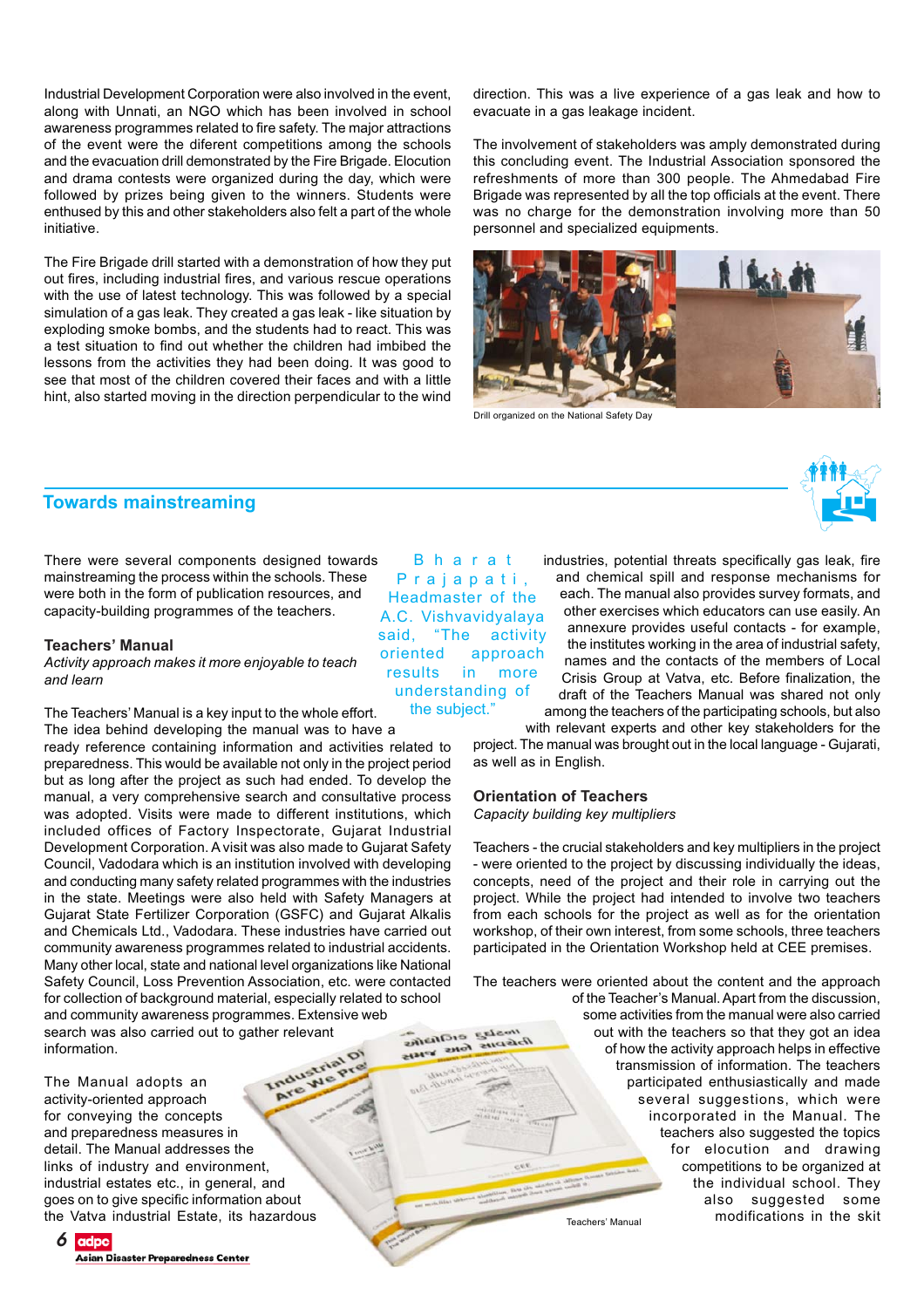when two groups of teachers performed it on their own. These practical exercise helped the teachers to later on conduct similar exercise with the students.

## **Other Media**

*Innovative ideas and use of media help increase reach*

Besides the Teacher's Manual, other communication tools like



**above & below.** Calendars with industrial safety messages



poster, calendars, and skits were developed to disseminate the messages. The poster was developed keeping in mind the general community living in the vicinity of the estate as the target group. It depicts the sequence of actions to be undertaken in case of three specific disasters - gas leak, fire and chemical spill. Most of the information is communicated visually so that non-literate community members could also become aware of the required responses. The posters were put up at public places - bus stops, hospitals, schools, local offices and some industries.

Another innovative idea was to encourage children make their own calendars. Special calendars were printed for the project. The dates were printed, but the space for the visuals was left blank. Each student could write their name, a slogan related to preparedness and draw a preparedness related

scene on the blank space provided. The students enjoyed not only the creative process of drawing but also the fact that they were developing a product by themselves. The students gave overwhelming response to this activity and completed the pictures with the information, which they received through the orientation, industrial visits, etc. These pages were bunched to form yearly calendars and put up in the schools.



Poster with preparedness messages

## **Conclusion**

*Sustainability and ownership of the activities beyond the project*

The ownership of the project, through the course of the project, has slowly shifted to one of the most important players in the project—the schools. Through the orientation sessions, the teacher's workshop and finally the awareness programmes by students in schools and further to the community, the school management, teachers and the students have really begun to take ownership of activities of the project. This has come about due to efforts to involve the schools not just as a 'target' of the project but as the prime stakeholders in developing the project. Other key institutions, as detailed earlier, have also started to develop a sense of ownership for the project rather than being another actor for project activities. The Association, by the end of the project, started feeling that this activity was beneficial for the welfare of their Estate and can bring credit to them for being a safety-friendly industrial estate.

Mr. Kishore Solanki, teacher of Kutir Vidyalay said "It is the social responsibility of the teachers to carry forward the work even after the NGOs move out."

## **Issues to consider while implementing**

- How do we reach out to the community?
- How do we involve various stakeholders—industries and government institutions?
- How do we sustain this initiative?



## **Lessons Learned and Future Challenges**

- a. The urban poor, especially those living near factories are a vulnerable community as far as industrial disasters are concerned, but not much attention is focused on them.
- b. Education and communication are non-interventionist, lowresource and wide reaching approaches for vulnerability reduction.
- c. Schools are an effective high multiplier communication means to widely reach out to communities.
- d. School-focused initiatives have an inbuilt sustainability.
- e. A consensus-building or enabling approach helps ensuring greater stakeholder participation, rather than one of confrontation or activism. The cooperation extended by the Industries Association and government agencies was possible due to the effort to be completely transparent, and also understanding their concerns, and involving them at every stage of the project.